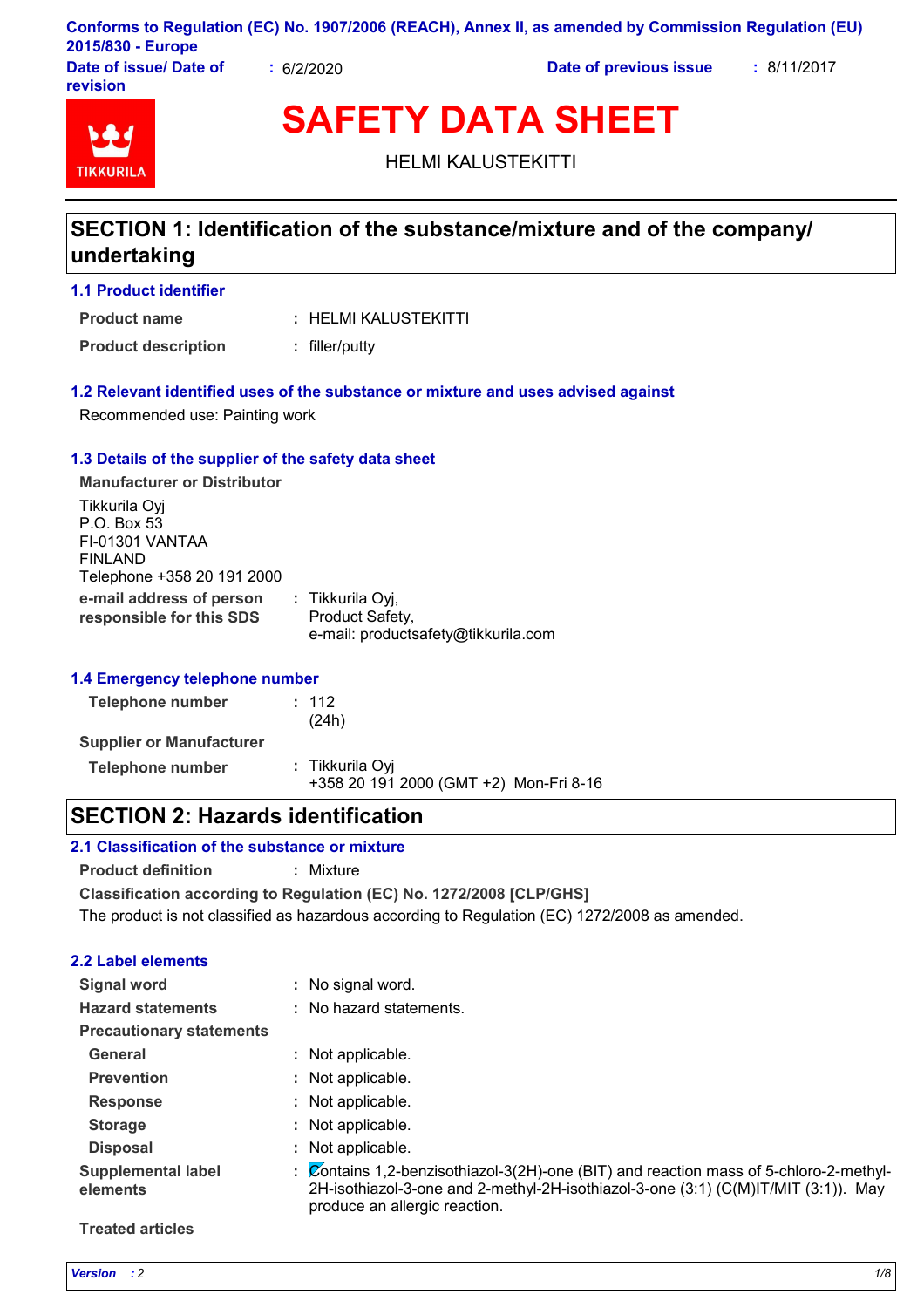*Date of issue/Date of revision 02.06.2020 Date of previous issue 11.08.2017. HELMI KALUSTEKITTI*

This product contains a biocidal product for the preservation of the product during storage. Contains C(M)IT/MIT (3:1) . Wear protective gloves.

#### **2.3 Other hazards**

**Other hazards which do : not result in classification** : None known.

### **SECTION 3: Composition/information on ingredients**

| <b>3.2 Mixtures</b>                                                                                                          | : Mixture                              |               |                                                                                                                                                                                                                                                                                              |              |
|------------------------------------------------------------------------------------------------------------------------------|----------------------------------------|---------------|----------------------------------------------------------------------------------------------------------------------------------------------------------------------------------------------------------------------------------------------------------------------------------------------|--------------|
|                                                                                                                              |                                        |               | <b>Classification</b>                                                                                                                                                                                                                                                                        |              |
| <b>Product/ingredient</b><br>name                                                                                            | <b>Identifiers</b>                     | $\frac{9}{6}$ | <b>Regulation (EC) No.</b><br>1272/2008 [CLP]                                                                                                                                                                                                                                                | <b>Notes</b> |
| $1/2$ -benzisothiazol-3(2H)-one (BIT)                                                                                        | EC: 220-120-9<br>CAS: 2634-33-5        | < 0.05        | Acute Tox. 4, H302<br>Skin Irrit. 2, H315<br>Eye Dam. 1, H318<br><b>Skin Sens. 1, H317</b><br>Aquatic Acute 1, H400 (M=1)<br>Aquatic Chronic 2, H411                                                                                                                                         |              |
| reaction mass of 5-chloro-2-methyl-<br>2H-isothiazol-3-one and 2-methyl-<br>2H-isothiazol-3-one (3:1) (C(M)IT/<br>MIT (3:1)) | CAS: 55965-84-9<br>Index: 613-167-00-5 | < 0.0015      | Acute Tox. 3, H301<br>Acute Tox. 2, H310<br>Acute Tox. 2, H330<br>Skin Corr. 1C, H314<br>Eye Dam. 1, H318<br>Skin Sens. 1A, H317<br>Aquatic Acute 1, H400 (M=100)<br>Aquatic Chronic 1, H410 (M=100)<br>EUH071<br>See Section 16 for the full<br>text of the H statements<br>declared above. |              |

There are no additional ingredients present which, within the current knowledge of the supplier, are classified and contribute to the classification of the substance and hence require reporting in this section.

There are no additional ingredients present which, within the current knowledge of the supplier and in the concentrations applicable, are classified as hazardous to health or the environment, are PBTs or vPvBs or have been assigned a workplace exposure limit and hence require reporting in this section.

Occupational exposure limits, if available, are listed in Section 8.

Notes, if applicable, refer to Notes given in Annex VI of 1272/2008/EC.

# **SECTION 4: First aid measures**

#### **4.1 Description of first aid measures**

| General             | : In all cases of doubt, or when symptoms persist, seek medical attention. Show this<br>safety data sheet or label to the doctor if possible.                                                        |
|---------------------|------------------------------------------------------------------------------------------------------------------------------------------------------------------------------------------------------|
| Eye contact         | : Check for and remove any contact lenses. Immediately flush eyes with plenty of<br>lukewarm water, keeping eyelids open. Continue to rinse for at least 15 minutes.                                 |
| <b>Inhalation</b>   | : Remove to fresh air.                                                                                                                                                                               |
| <b>Skin contact</b> | : Wash skin thoroughly with soap and water or use recognized skin cleanser. Do<br>NOT use solvents or thinners.                                                                                      |
| Ingestion           | : If accidentally swallowed rinse the mouth with plenty of water (only if the person is<br>conscious). If significant amounts have been swallowed or if symptoms persist,<br>seek medical attention. |

#### **4.2 Most important symptoms and effects, both acute and delayed**

See Section 11 for more detailed information on health effects and symptoms.

**Contains:** 

1,2-benzisothiazol-3(2H)-one (BIT)

reaction mass of 5-chloro-2-methyl-2H-isothiazol-3-one and 2-methyl-2H-isothiazol-3-one (3:1) (C(M)IT/MIT (3:1)) May produce an allergic reaction.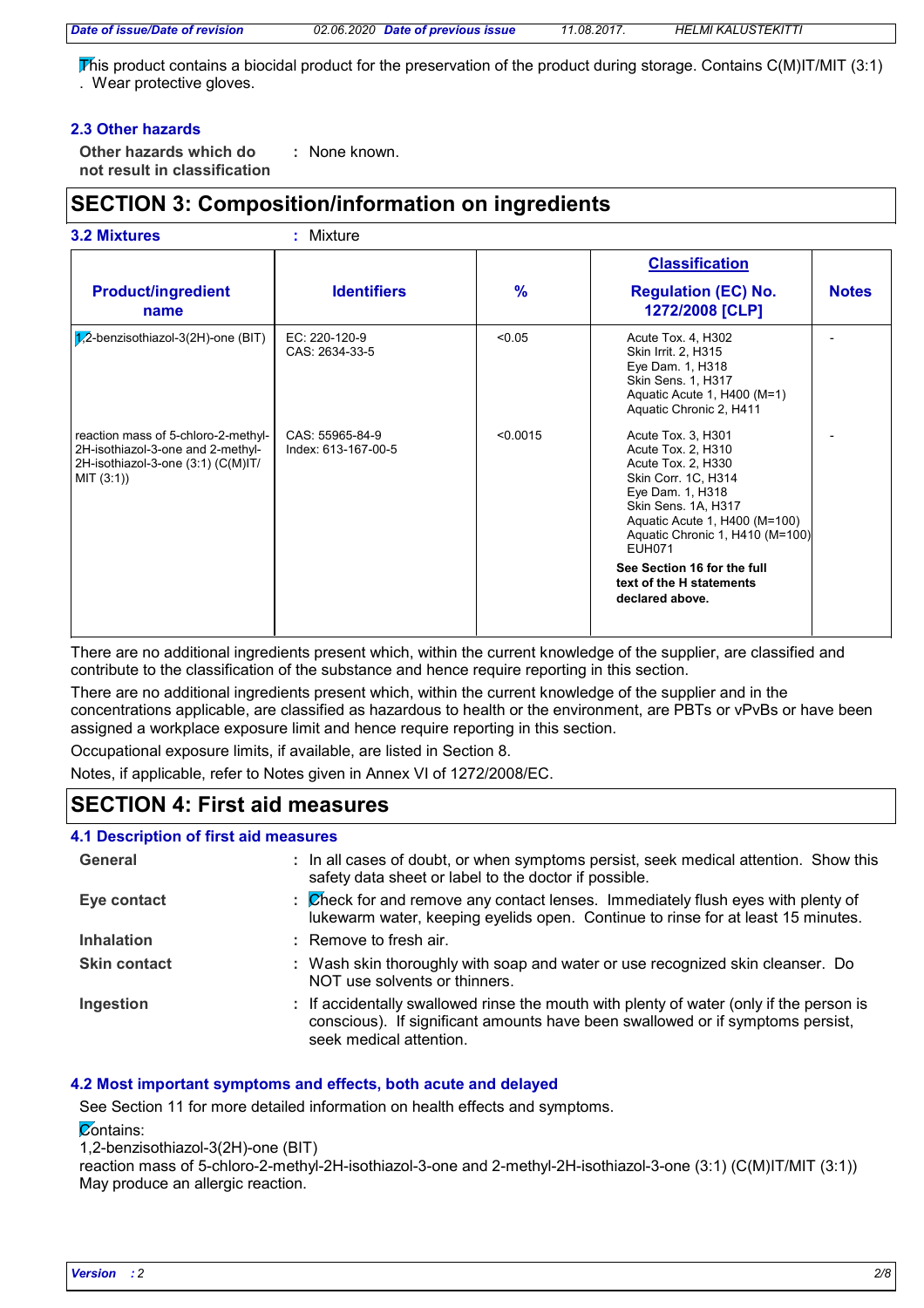#### **4.3 Indication of any immediate medical attention and special treatment needed**

None.

# **SECTION 5: Firefighting measures**

| 5.1 Extinguishing media                                |                                                                                                                                                               |
|--------------------------------------------------------|---------------------------------------------------------------------------------------------------------------------------------------------------------------|
| <b>Suitable extinguishing</b><br>media                 | : Use an extinguishing agent suitable for the surrounding fire. Recommended:<br>Alcohol resistant foam, CO <sub>2</sub> , powders or water spray/mist.        |
| Unsuitable extinguishing<br>media                      | : Do not use a direct water jet that could spread the fire.                                                                                                   |
|                                                        | 5.2 Special hazards arising from the substance or mixture                                                                                                     |
| Hazards from the<br>substance or mixture               | : This product is not classified as flammable. Fire will produce dense black smoke.<br>Exposure to decomposition products may cause a health hazard.          |
| <b>Hazardous combustion</b><br>products                | : When exposed to high temperatures, hazardous decomposition products may be<br>produced, such as carbon monoxide and dioxide, smoke, oxides of nitrogen etc. |
| <b>5.3 Advice for firefighters</b>                     |                                                                                                                                                               |
| <b>Special protective actions</b><br>for fire-fighters | : Use water spray to keep fire-exposed containers cool. Do not release runoff from<br>fire to drains or watercourses.                                         |
| Special protective                                     | : Appropriate breathing apparatus may be required.                                                                                                            |

**equipment for fire-fighters**

### **SECTION 6: Accidental release measures**

| <b>6.1 Personal precautions,</b><br>protective equipment and<br>emergency procedures | : Refer to protective measures listed in sections 7 and 8.                                                                                                                                                                                                               |
|--------------------------------------------------------------------------------------|--------------------------------------------------------------------------------------------------------------------------------------------------------------------------------------------------------------------------------------------------------------------------|
| <b>6.2 Environmental</b><br><b>precautions</b>                                       | : Do not allow to enter drains, water courses or soil.                                                                                                                                                                                                                   |
| 6.3 Methods and materials<br>for containment and<br>cleaning up                      | : Contain and collect spillage with non-combustible, absorbent material e.g. sand,<br>earth, vermiculite or diatomaceous earth and place in container for disposal<br>according to local regulations. Preferably clean with water or detergent. Avoid using<br>solvents. |
| 6.4 Reference to other<br><b>sections</b>                                            | : See Section 1 for emergency contact information.<br>See Section 13 for additional waste treatment information.                                                                                                                                                         |

# **SECTION 7: Handling and storage**

| 7.1 Precautions for safe<br>handling                                   | : Avoid contact with skin and eyes. Avoid breathing vapor. Avoid inhalation of dust<br>from sanding. See Section 8 for information on appropriate personal protective<br>equipment. Eating, drinking and smoking should be prohibited in areas where this<br>material is handled and stored. Wash hands before breaks and immediately after<br>handling the product.                                                                           |  |
|------------------------------------------------------------------------|------------------------------------------------------------------------------------------------------------------------------------------------------------------------------------------------------------------------------------------------------------------------------------------------------------------------------------------------------------------------------------------------------------------------------------------------|--|
| 7.2 Conditions for safe<br>storage, including any<br>incompatibilities | : Store in original container protected from direct sunlight in a dry, cool and well-<br>ventilated area, away from incompatible materials (see Section 10) and food and<br>drink. Keep container tightly closed. Containers that have been opened must be<br>carefully resealed and kept upright to prevent leakage. Recommended storage<br>temperature is +5°C +25°C. Do not allow to freeze. Store in accordance with local<br>regulations. |  |
| 7.3 Specific end use(s)                                                | : None.                                                                                                                                                                                                                                                                                                                                                                                                                                        |  |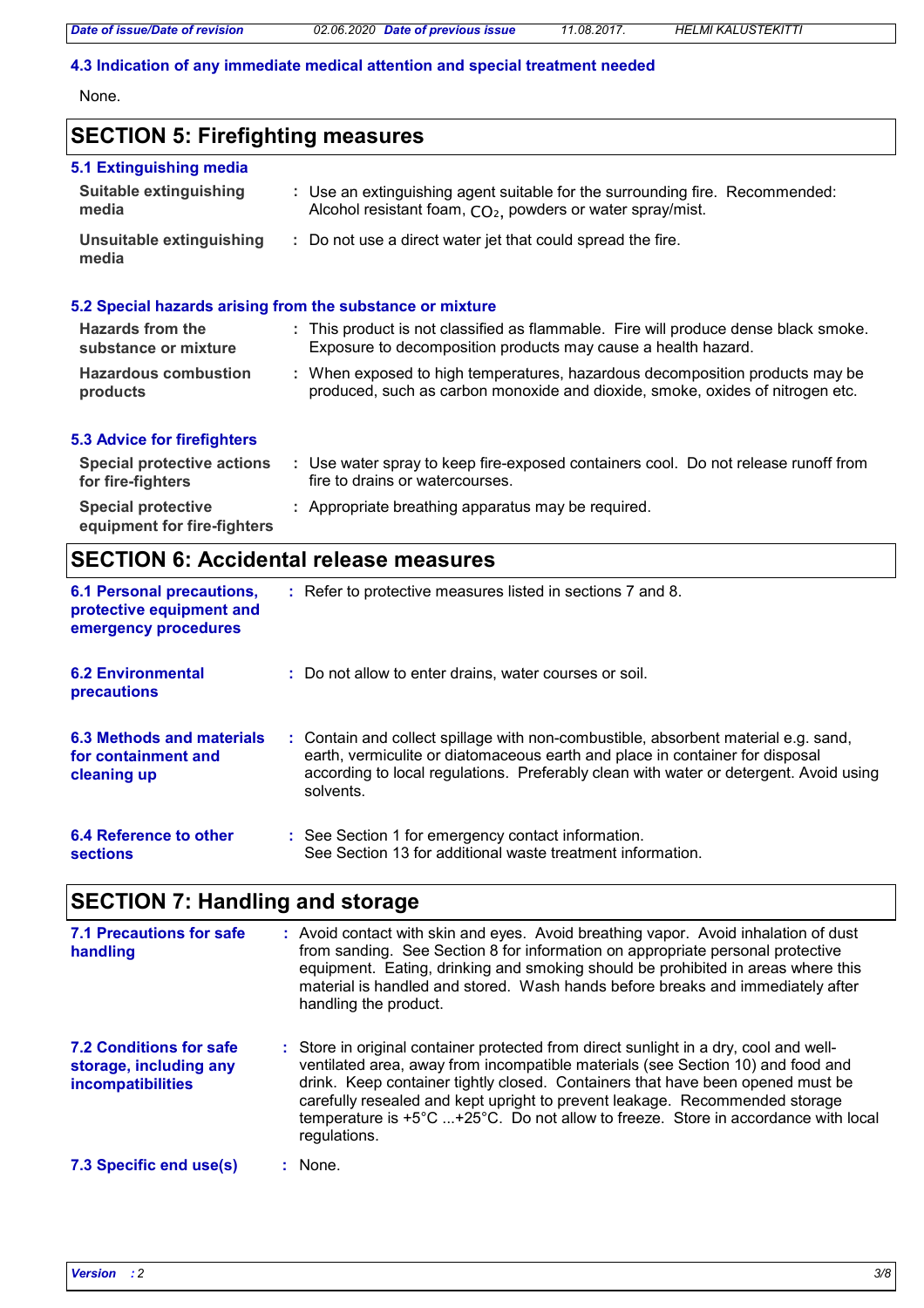### **SECTION 8: Exposure controls/personal protection**

#### **8.1 Control parameters**

No exposure limit value known. **Occupational exposure limits**

**procedures**

Recommended monitoring : If this product contains ingredients with exposure limits, personal, workplace atmosphere or biological monitoring may be required to determine the effectiveness of the ventilation or other control measures and/or the necessity to use respiratory protective equipment.

#### **DNELs/DMELs**

No DNELs/DMELs available.

#### **PNECs**

No PNECs available.

#### **8.2 Exposure controls**

#### **Appropriate engineering controls**

Provide adequate ventilation. Comply with the health and safety at work laws.

#### **Individual protection measures**

| <b>Eye/face protection</b>    | : Safety eyewear should be used when there is a likelihood of exposure.                                                                                                                                                                                                                                                                                                                    |
|-------------------------------|--------------------------------------------------------------------------------------------------------------------------------------------------------------------------------------------------------------------------------------------------------------------------------------------------------------------------------------------------------------------------------------------|
| <b>Hand protection</b>        | : Wear protective gloves. Gloves should be replaced regularly and if there is any<br>sign of damage to the glove material. The instructions and information provided by<br>the glove manufacturer on use, storage, maintenance and replacement must be<br>followed.<br>Recommended glove material (EN374):<br>> 8 hours (breakthrough time): nitrile rubber<br>Not recommended: PVA gloves |
| <b>Skin protection</b>        | : Wear appropriate personal protective clothing to prevent skin contact.                                                                                                                                                                                                                                                                                                                   |
| <b>Respiratory protection</b> | : A respirator is not needed under normal and intended conditions of product use.<br>Wear a respirator with type P2 filter during sanding (EN149:2001). Be sure to use<br>an approved/certified respirator or equivalent. Check that mask fits tightly and<br>change filter regularly.                                                                                                     |

### **SECTION 9: Physical and chemical properties**

| 9.1 Information on basic physical and chemical properties  |  |                                                          |  |  |
|------------------------------------------------------------|--|----------------------------------------------------------|--|--|
| <b>Appearance</b>                                          |  |                                                          |  |  |
| <b>Physical state</b>                                      |  | : Liquid.                                                |  |  |
| Color                                                      |  | : White.                                                 |  |  |
| Odor                                                       |  | : Mild.                                                  |  |  |
| <b>Odor threshold</b>                                      |  | : Not relevant for the hazard assessment of the product. |  |  |
| рH                                                         |  | : Not relevant for the hazard assessment of the product. |  |  |
| Melting point/freezing point                               |  | $: 0^{\circ}$ C (water)                                  |  |  |
| Initial boiling point and<br>boiling range                 |  | $: 100^{\circ}$ C (water)                                |  |  |
| <b>Flash point</b>                                         |  | : $>100 °C$                                              |  |  |
| <b>Evaporation rate</b>                                    |  | : Not relevant due to the nature of the product.         |  |  |
| Flammability (solid, gas)                                  |  | : Not applicable. Product is a liquid.                   |  |  |
| Upper/lower flammability or<br>explosive limits            |  | : No flammable ingredients present.                      |  |  |
| Vapor pressure                                             |  | $\frac{3}{2}$ kPa [room temperature] (water)             |  |  |
| <b>Vapor density</b>                                       |  | : Not relevant for the hazard assessment of the product. |  |  |
| <b>Density</b>                                             |  | : $\sqrt{7.75}$ g/cm <sup>3</sup>                        |  |  |
| Solubility(ies)                                            |  | : Miscible in water.                                     |  |  |
| Partition coefficient: n-octanol/: Not available.<br>water |  |                                                          |  |  |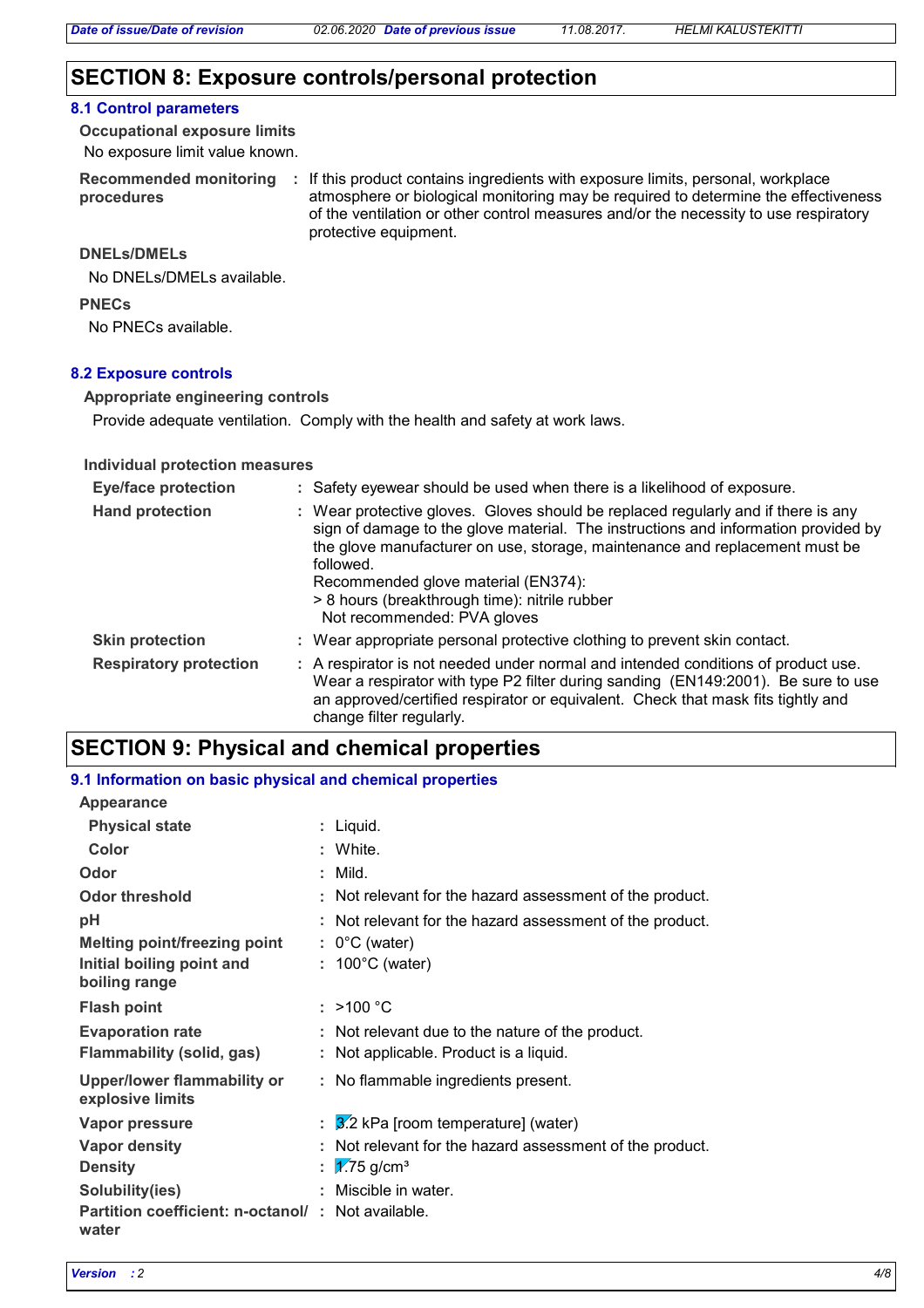| Date of issue/Date of revision   | 02.06.2020 Date of previous issue                        | 11.08.2017. | <b>HELMI KALUSTEKITTI</b> |  |
|----------------------------------|----------------------------------------------------------|-------------|---------------------------|--|
| <b>Auto-ignition temperature</b> | : Not relevant due to the nature of the product.         |             |                           |  |
| <b>Decomposition temperature</b> | : Not relevant for the hazard assessment of the product. |             |                           |  |
| <b>Viscosity</b>                 | : Not relevant for the hazard assessment of the product. |             |                           |  |
| <b>Explosive properties</b>      | : No explosive ingredients present.                      |             |                           |  |
| <b>Oxidizing properties</b>      | : No oxidizing ingredients present.                      |             |                           |  |

#### **9.2 Other information**

No additional information.

| <b>SECTION 10: Stability and reactivity</b>     |                                                                                                                                                               |  |  |
|-------------------------------------------------|---------------------------------------------------------------------------------------------------------------------------------------------------------------|--|--|
| <b>10.1 Reactivity</b>                          | $\therefore$ See Section 10.5.                                                                                                                                |  |  |
| <b>10.2 Chemical stability</b>                  | : Stable under recommended storage and handling conditions (see Section 7).                                                                                   |  |  |
| 10.3 Possibility of<br>hazardous reactions      | : Under normal conditions of storage and use, hazardous reactions will not occur.                                                                             |  |  |
| <b>10.4 Conditions to avoid</b>                 | : Avoid extreme heat and freezing.                                                                                                                            |  |  |
| 10.5 Incompatible materials                     | : Keep away from the following materials to prevent strong exothermic reactions:<br>oxidizing agents<br>strong acids<br>strong alkalis                        |  |  |
| <b>10.6 Hazardous</b><br>decomposition products | : When exposed to high temperatures, hazardous decomposition products may be<br>produced, such as carbon monoxide and dioxide, smoke, oxides of nitrogen etc. |  |  |

### **SECTION 11: Toxicological information**

#### **11.1 Information on toxicological effects**

There is no testdata available on the product itself.

The product is not classified as hazardous according to Regulation (EC) 1272/2008 as amended.

Long term exposure by inhalation may cause respiratory tract irritation. Prolonged or repeated contact can defat the skin and lead to irritation, cracking and/or dermatitis.

**Acute toxicity**

| <b>Product/ingredient name</b>                                                                                                       | <b>Result</b> | <b>Species</b> | <b>Dose</b> | <b>Exposure</b> |
|--------------------------------------------------------------------------------------------------------------------------------------|---------------|----------------|-------------|-----------------|
| $\chi$ 2-benzisothiazol-3(2H)-<br>one (BIT)                                                                                          | ILD50 Oral    | Rat            | 1020 mg/kg  |                 |
| reaction mass of 5-chloro-<br>2-methyl-2H-isothiazol-<br>3-one and 2-methyl-2H-<br>isothiazol-3-one $(3:1)$ $(C(M))$<br>IT/MIT (3:1) | ILD50 Oral    | Rat            | 53 mg/kg    |                 |

Not classified.

**Irritation/Corrosion**

Not classified.

**Sensitization**

The product is not classified as sensitizing by skin contact, but it contains following preservatives or other biocides which may produce an allergic reaction:

1,2-benzisothiazol-3(2H)-one (BIT)

reaction mass of 5-chloro-2-methyl-2H-isothiazol-3-one and 2-methyl-2H-isothiazol-3-one (3:1) (C(M)IT/MIT (3:1)) 3-iodo-2-propynyl butylcarbamate (IPBC)

### **Mutagenicity**

Not classified.

**Carcinogenicity**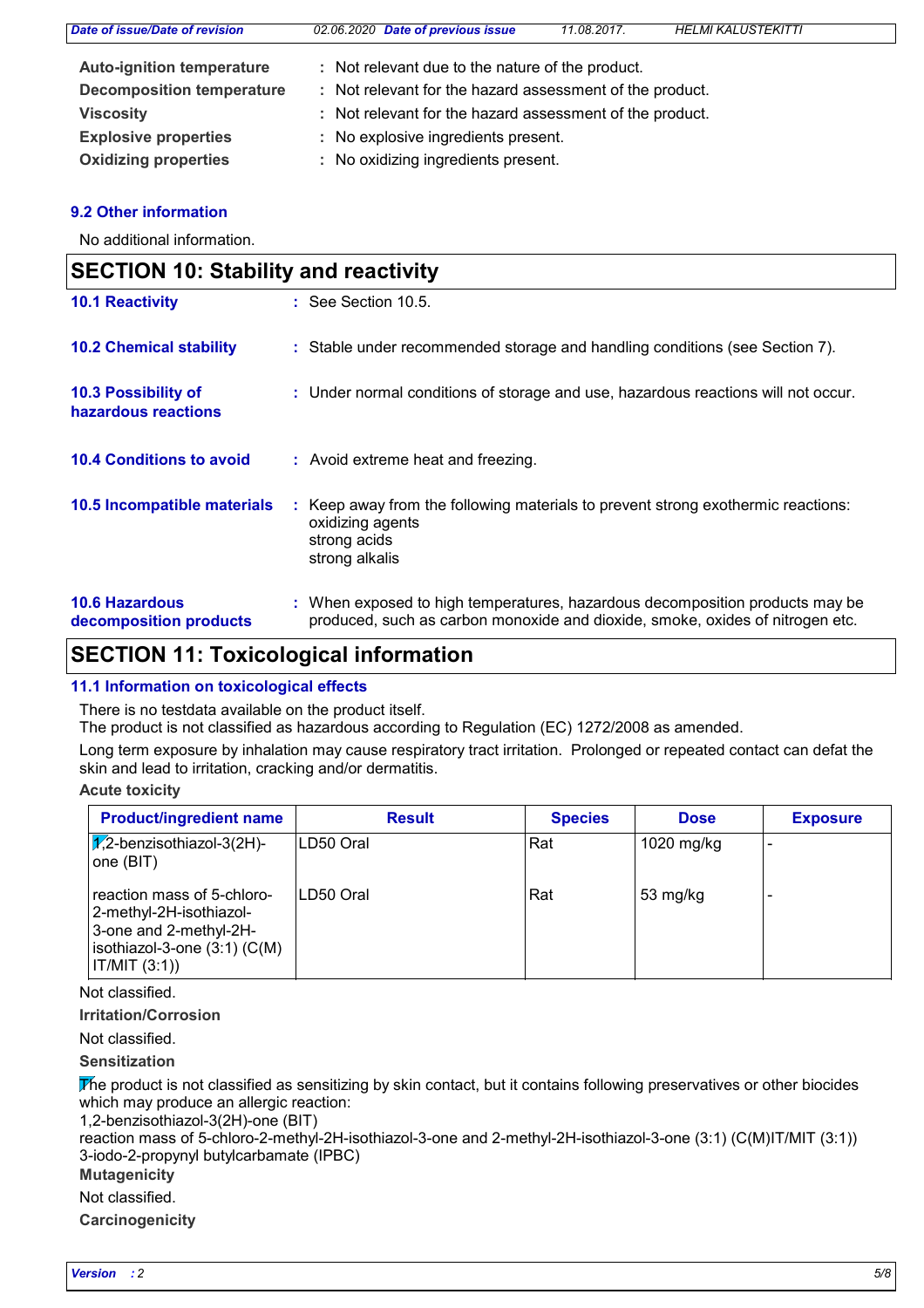*Date of issue/Date of revision 02.06.2020 Date of previous issue 11.08.2017. HELMI KALUSTEKITTI*

| Not classified                                     |
|----------------------------------------------------|
| <b>Reproductive toxicity</b>                       |
| Not classified.                                    |
| <b>Teratogenicity</b>                              |
| Not classified.                                    |
| Specific target organ toxicity (single exposure)   |
| Not classified.                                    |
| Specific target organ toxicity (repeated exposure) |
| Not classified.                                    |
| <b>Aspiration hazard</b>                           |
| Not classified.                                    |

# **SECTION 12: Ecological information**

Ecological testing has not been conducted on this product. Do not allow to enter drains, water courses or soil.

The product is not classified as environmentally hazardous according to Regulation (EC) 1272/2008.

#### **12.1 Toxicity**

| <b>Product/ingredient name</b>                 | <b>Result</b>        | <b>Species</b>               | <b>Exposure</b> |
|------------------------------------------------|----------------------|------------------------------|-----------------|
| $\sqrt{2}$ -benzisothiazol-3(2H)-<br>one (BIT) | Acute EC50 0.36 mg/l | Algae - Skeletonema costatum | 72 hours        |
|                                                | Acute LC50 0.74 mg/l | Fish                         | 196 hours       |

#### **12.2 Persistence and degradability**

| <b>Product/ingredient name</b>                                                                                                       | <b>Aquatic half-life</b> | <b>Photolysis</b> | <b>Biodegradability</b> |
|--------------------------------------------------------------------------------------------------------------------------------------|--------------------------|-------------------|-------------------------|
| Freaction mass of 5-chloro-<br> 2-methyl-2H-isothiazol-<br>3-one and 2-methyl-2H-<br>$ isothiazol-3-one(3:1)(C(M)) $<br> IT/MIT(3:1) |                          |                   | Readily                 |

| <b>12.3 Bioaccumulative</b> | : No specific data. |
|-----------------------------|---------------------|
| potential                   |                     |

#### **12.4 Mobility in soil**

| <b>Soil/water partition</b> | : Not available. |
|-----------------------------|------------------|
| coefficient $(K_{oc})$      |                  |
| <b>Mobility</b>             | : Not available. |

#### **12.5 Results of PBT and vPvB assessment**

This mixture does not contain any substances that are assessed to be a PBT or a vPvB.

**12.6 Other adverse effects :**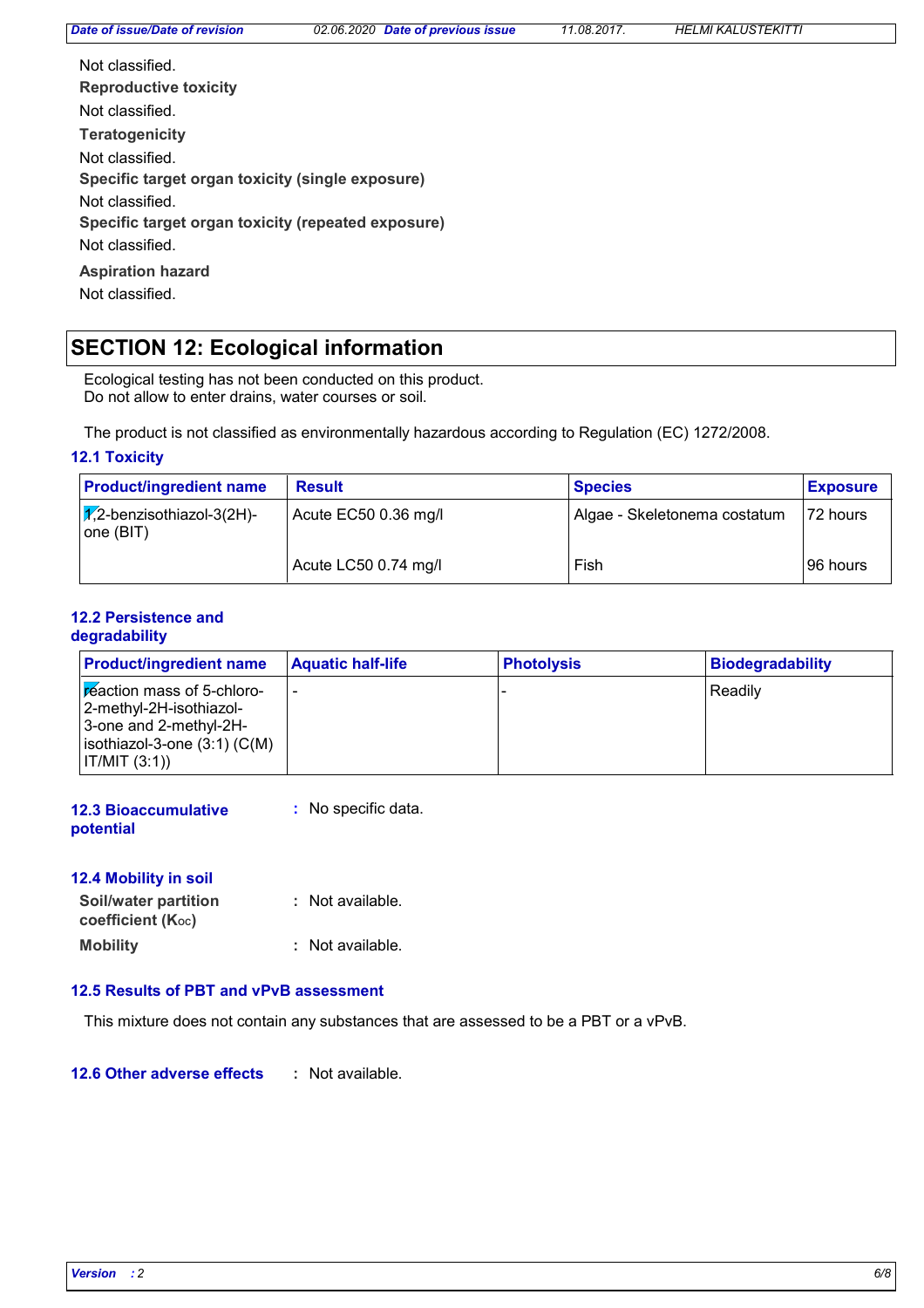### **SECTION 13: Disposal considerations**

#### **13.1 Waste treatment methods**

#### **Product**

```
Methods of disposal :
```
Remove as much product as possible from the tools before cleaning. Liquid residue must not be emptied into drains or sewage system, but handled in accordance with national regulations. Product residues should be left at special companies which have permission for gathering this kind of wastes.

**European waste catalogue (EWC)**

| Waste code | <b>Waste designation</b>                                            |
|------------|---------------------------------------------------------------------|
| 08 04 10   | waste adhesives and sealants other than those mentioned in 08 04 09 |

If this product is mixed with other wastes, the original waste product code may no longer apply and the appropriate code should be assigned. For further information, contact your local waste authority.

#### **Packaging**

| <b>Methods of disposal</b> | · Empty packaging should be recycled or disposed of in accordance with national |
|----------------------------|---------------------------------------------------------------------------------|
|                            | regulations.                                                                    |

**Special precautions :**

No additional information.

### **SECTION 14: Transport information**

This product is not regulated for carriage according to ADR/RID, IMDG, IATA.

|                                           | <b>ADR/RID</b> | <b>IMDG</b>              | <b>IATA</b>    |
|-------------------------------------------|----------------|--------------------------|----------------|
| 14.1 UN number                            | Not regulated. | Not regulated.           | Not regulated. |
| 14.2 UN proper<br>shipping name           | ۰              |                          |                |
| <b>14.3 Transport</b><br>hazard class(es) | ۰              |                          |                |
| 14.4 Packing<br>group                     |                | $\overline{\phantom{0}}$ |                |
| 14.5<br><b>Environmental</b><br>hazards   | No.            | No.                      | No.            |

# **user**

**14.6 Special precautions for : Transport within user's premises: always transport in closed containers that are** upright and secure. Ensure that persons transporting the product know what to do in the event of an accident or spillage.

| <b>14.7 Transport in bulk</b> | : Not available. |
|-------------------------------|------------------|
| according to IMO              |                  |
| <b>instruments</b>            |                  |

### **SECTION 15: Regulatory information**

| EU Regulation (EC) No. 1907/2006 (REACH)<br><b>Other EU regulations</b> | 15.1 Safety, health and environmental regulations/legislation specific for the substance or mixture |
|-------------------------------------------------------------------------|-----------------------------------------------------------------------------------------------------|
| <b>Europe inventory</b>                                                 | : Not determined.                                                                                   |
| <b>15.2 Chemical Safety</b><br><b>Assessment</b>                        | : This product contains substances for which Chemical Safety Assessments are still<br>required.     |